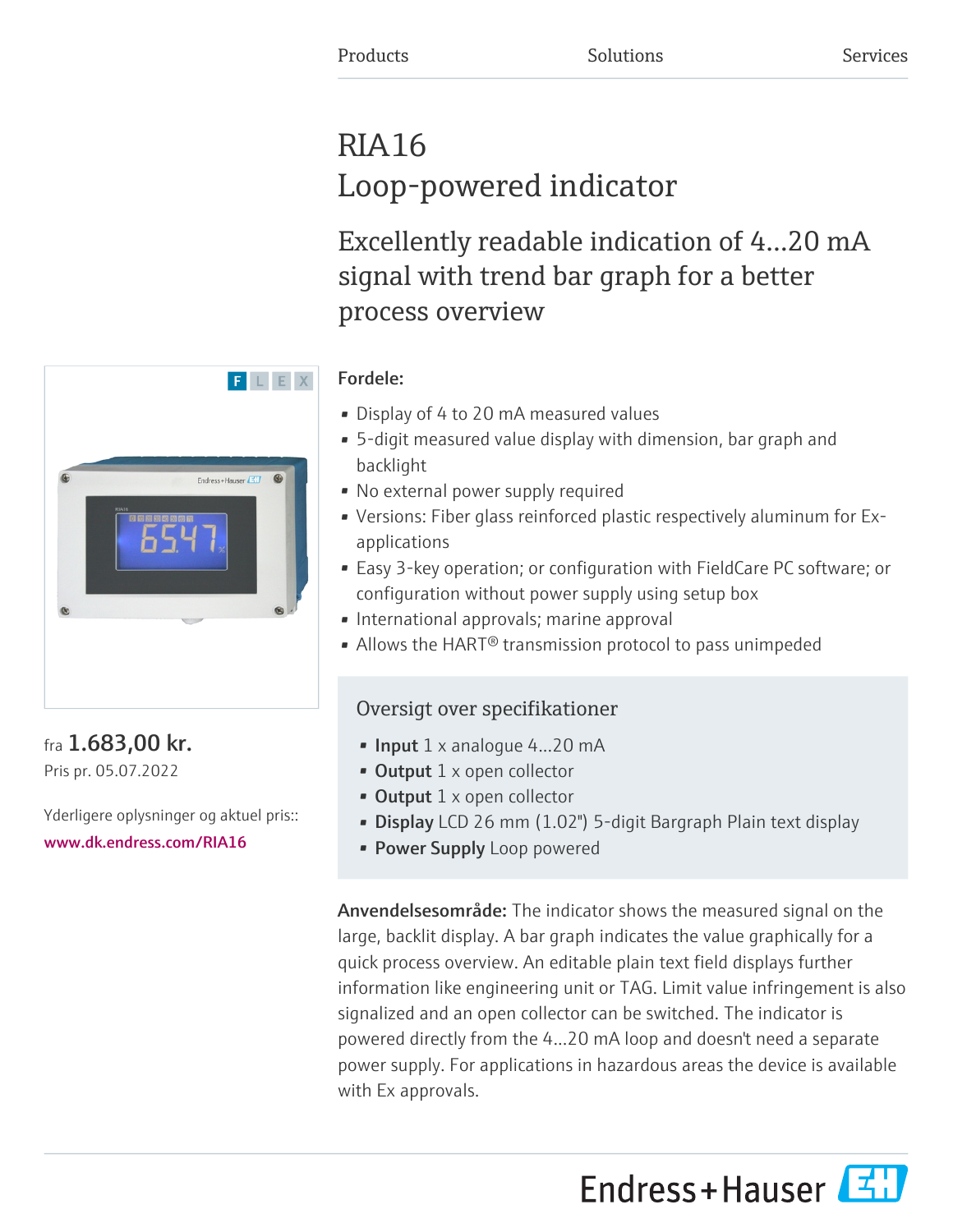# Funktioner og specifikationer

| Acquisition / Evaluation |  |
|--------------------------|--|
|--------------------------|--|

# Display

**Measuring principle** 

#### Function

Display

#### Certification

UR C/US CSA GP ATEX Ex i FM USA NI FM USA DIP CSA NI CSA DIP Marine approval

#### Input

1 x analogue 4...20 mA

#### **Output**

1 x open collector

#### Auxiliary power supply / Loop power supply

Loop powered

#### Dimensions (wxhxd)

Field housing: 199 x 133 x 96 mm (7.83" x 5.24" x 3.78")

#### Operation

3 keys interface on electronics + PC interface FieldCare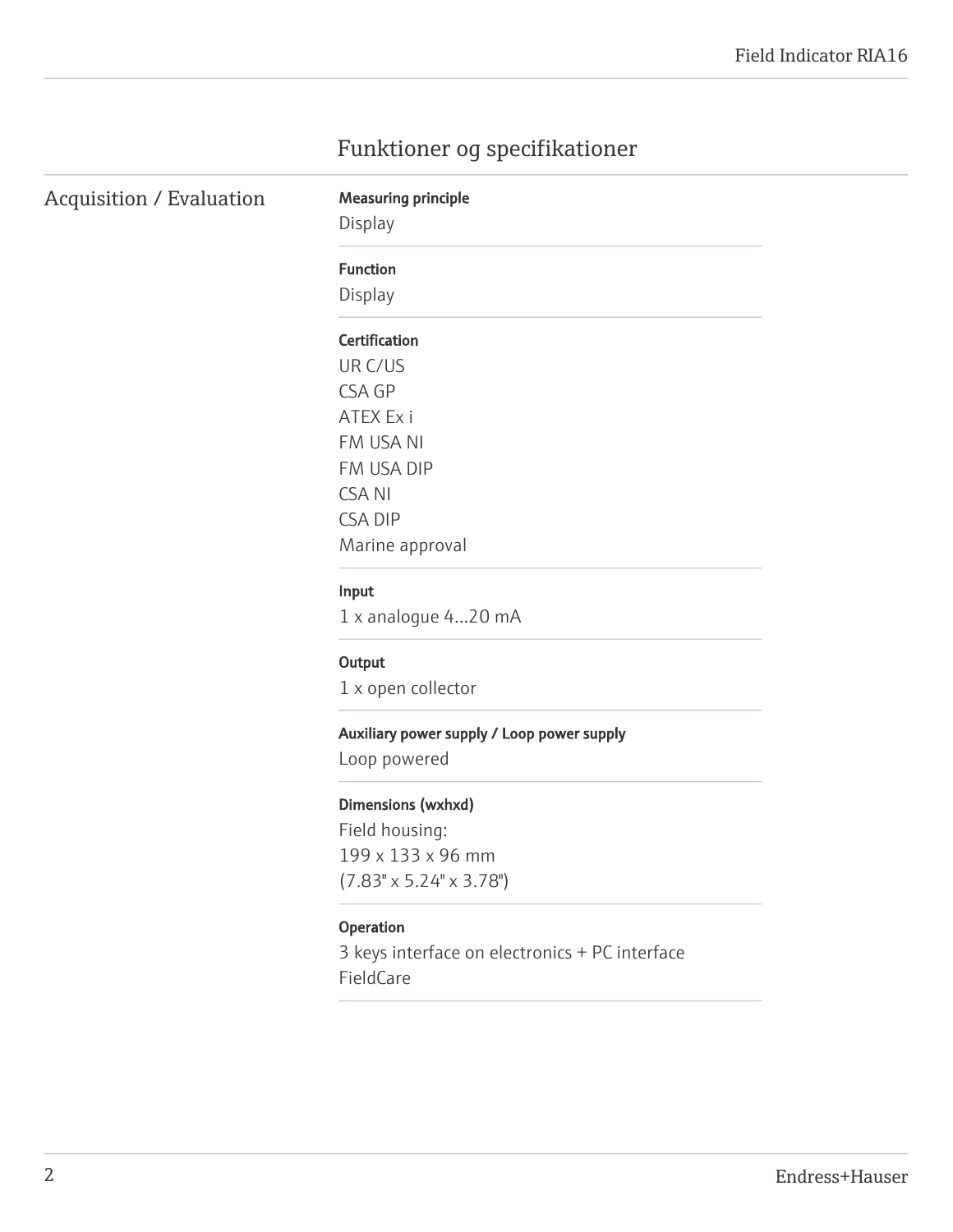### Acquisition / Evaluation

**Display** 

LCD 26 mm (1.02") 5-digit Bargraph Plain text display

Process indicator & control units

Measuring principle Loop powered indicators

Measuring principle Loop-powered field indicator

#### Function

Display

Display LCD 26 mm (1.02") 5-digit Bargraph Plain text display

# Power Supply

Loop powered

Input

1 x analogue 4...20 mA

**Output** 

1 x open collector

#### **Output**

1 x open collector

#### Software functions

Not defined